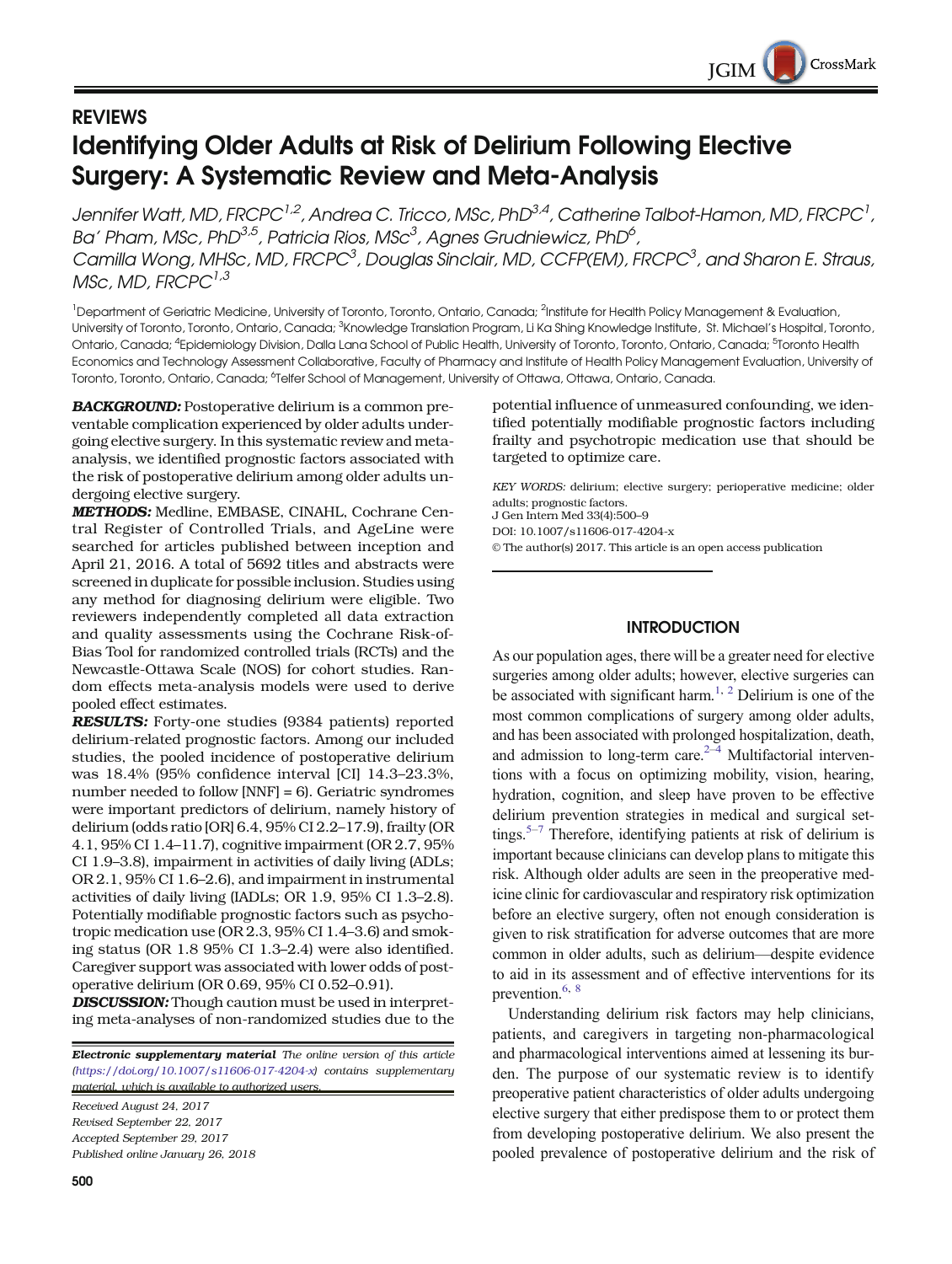delirium-related adverse outcomes from these studies. This information can be used by clinicians and patients to enhance medical decision-making and by researchers to study possible interventions aimed at lowering the incidence of postoperative delirium among older adults undergoing elective surgery.

#### **METHODS**

This study was reported in accordance with both the PRISMA statement for reporting systematic reviews and meta-analyses and the MOOSE statement for reporting meta-analysis of observational studies in epidemiology.<sup>9, [10](#page-7-0)</sup> This systematic review and meta-analysis has a companion report under review at the time of publication that focuses on complications of elective surgery among older adults, excluding delirium.

## Eligibility Criteria

Prospective studies (e.g., RCTs, non-randomized controlled trials, prospective cohort studies) were eligible if they included older adults undergoing elective surgery (all patients ≥60 years old and mean patient age  $\geq 65$  years) and reported prognostic factors associated with postoperative delirium or deliriumrelated adverse outcomes. We limited our search to prospective studies because delirium is not well-captured in patient charts or electronic databases.<sup>11</sup> Studies using any method for diagnosing postoperative delirium were eligible, and all definitions of each prognostic factor were included. Studies that included patients ≥60 years old were selected to align with definitions from the United Nations and the World Health Organization.<sup>12, [13](#page-7-0)</sup> Studies reporting only clinical, laboratory, or imaging investigations that are not conducted as part of routine clinical practice (i.e., measuring serum interleukin levels) were excluded, as were studies disseminated in languages other than English.

#### Information Sources and Search Strategy

An experienced librarian searched MEDLINE (OVID interface, 1948 to April week 3, 2016), EMBASE (OVID interface, 1980 to April week 3, 2016), CINAHL (EBSCO interface, 1994 to April 21, 2016), Cochrane Central Register of Controlled Trials (issue 4, April 2016), and AgeLine (EBSCO interface, 1968 to April 21, 2016) for potentially relevant studies. The full search strategy for MEDLINE (eSearch 1 in Supplement 1) was modified as necessary for the other databases (full searches available upon request). The electronic search was supplemented by scanning the reference lists of included studies, searching the authors' personal files, and contacting authors of conference proceedings.

## Study Selection

Two levels of screening were completed independently by two reviewers using Synthesi.SR (proprietary online software developed by the Knowledge Translation Program, Toronto, Canada): (1) screening of titles and abstracts and (2) full-text screening of articles. Initially, each reviewer independently screened 10% of a random sample of citations to ensure adequate inter-rater agreement. Study authors were contacted for further information if it was unclear whether the study met inclusion criteria. Disagreements concerning article inclusion were resolved through discussion; otherwise, a third reviewer was available to make a final decision.

# Data Abstraction

Two reviewers abstracted data independently from studies retained from level 2 screening. Study characteristics (e.g., study design) and prognostic factors associated with postoperative delirium were abstracted from included studies. Definitions operationalized by study authors for individual prognostic factors were also abstracted, where appropriate (eTable 1 in Supplement 1). Conflicts regarding the abstracted data were resolved through discussion. Authors were contacted for further information when the data were not clearly reported. When multiple studies reported data from the same source, the publication with the longest duration of follow-up was considered the major publication. If the duration of follow-up was the same for two or more publications, the study published first was considered the major publication.

## Methodological Quality Assessment

Two reviewers independently completed the quality assessment for each study using the Cochrane Risk-of-Bias Tool for RCTs or the Newcastle-Ottawa Scale (NOS) for cohort studies.<sup>14, [15](#page-7-0)</sup> We planned to assess other study designs with the Cochrane Effective Practice and Organization Care (EPOC) Risk-of-Bias Tool.<sup>[16](#page-7-0)</sup>

## Statistical Methods

We calculated odds ratios (ORs), mean differences (MDs), or standardized mean differences (SMDs) to quantify the relative risk of prognostic factors associated with postoperative delirium and delirium-related complications. Whenever only continuous effect measures, such as MDs (e.g., age, body mass index) were reported by study authors, these effect measures were transformed to OR estimates, if needed, to derive an overall effect estimate that combined both dichotomous and continuous study-level effect estimates.[17](#page-7-0) For studies that reported multiple options with which to derive the effect estimate (e.g.,  $2 \times 2$  tables, adjusted and unadjusted ORs, MDs), the order of preference for selecting the source data is described in eTable 2 in Supplement 1.

Random effects models were used to pool incidences of delirium and derive overall effect estimates with 95% CIs when two or more studies reported extractable effect estimates. The NNF was calculated as 1/pooled incidence of delirium. Information regarding data imputation methods to approximate mean and standard deviation values is found in eMethods 1 in Supplement 1. Between-study statistical heterogeneity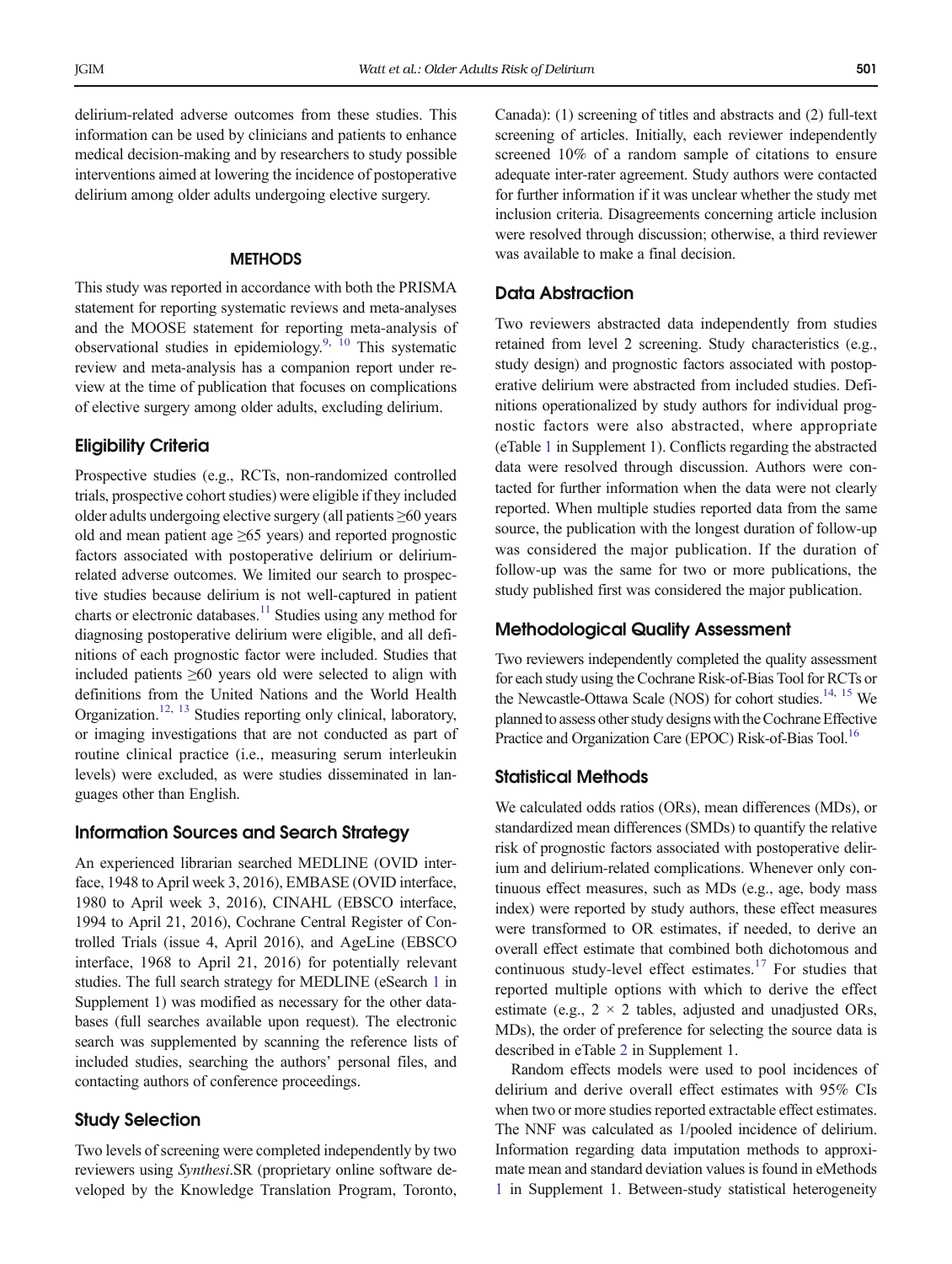was quantitatively assessed with the  $I^2$  statistic and thresholds for its interpretation were consistent with those reported in the Cochrane Handbook for Systematic Reviews of Interventions[.18](#page-8-0) Subgroup analyses were conducted to explore sources of substantial between-study heterogeneity based on patient age and the type of elective surgery. A prognostic factor was considered significantly associated with postoperative delirium at a two-tailed  $p$ -value <0.05.

Prognostic factors that were reported in at least 10 studies were assessed for publication bias by visual inspection of funnel plots for asymmetry and with the Egger's test.<sup>[18,](#page-8-0) [19](#page-8-0)</sup> Where there was evidence of significant publication bias  $(p < 0.05)$ , the trim-and-fill method was used to estimate the number of missing studies and to derive the combined effect estimates, adjusting for publication bias. $^{20}$  $^{20}$  $^{20}$  All statistical analyses were conducted in R, version 3.2.4, using the metafor and meta packages.<sup>21, [22](#page-8-0)</sup>

#### RESULTS

Of the 5692 titles and abstracts that were screened for inclusion, we identified 41 studies (9384 patients) that reported prognostic factors associated with the risk of developing postoperative delirium and its consequences (Fig. 1 and Table [1\)](#page-3-0). Of these, 37 studies (8557 patients) were included in meta-analyses.<sup>1–[3](#page-7-0), [23](#page-8-0)–[47,](#page-8-0) [49](#page-8-0)–[52,](#page-8-0) [56](#page-8-0)–[60](#page-8-0)</sup> In the four studies not included in our meta-analyses, data relating to prognostic factors were either not reported in an abstractable format or were reported in only one study. $61-64$  $61-64$  One additional study was excluded from analysis as there were data inconsistencies that precluded calculation of effect measures and we were not able to obtain further information from the study authors (see eMethods 2 in Supplement 1). One RCT was included, which was at moderate to high risk of bias (eTable 3 in Supplement 1). Overall, the included cohort studies were of moderate to high methodological quality (eTable 4 in Supplement 1). The most common biases were the adequacy of follow-up of cohorts and the failure to demonstrate that delirium was not present prior to surgery. Delirium was diagnosed by the Diagnostic and Statistical Manual of Mental Disorders (DSM) criteria (48.8%), the Confusion Assessment Method (CAM) (24.4%), both the DSM and CAM criteria (4.9%), and other methods. The method of diagnosis was not stated in 4 studies (Table [1\)](#page-3-0).<sup>65, [66](#page-9-0)</sup>

### Incidence of Postoperative Delirium

The pooled incidence of postoperative delirium among included studies was 18.7% (95% CI 14.6–23.5%, 40 studies, 9305 patients,  $I^2 = 95.6\%$ , NNF = 6). The pooled incidence of delirium varied by surgical type: cardiac (23.6%, 95% CI



Figure 1 Study flow diagram outlining the number of studies 1) retrieved in our literature search, 2) excluded from our systematic review at each level of screening, and 3) included in our qualitative and quantitative synthesis of preoperative prognostic factors associated with developing postoperative delirium.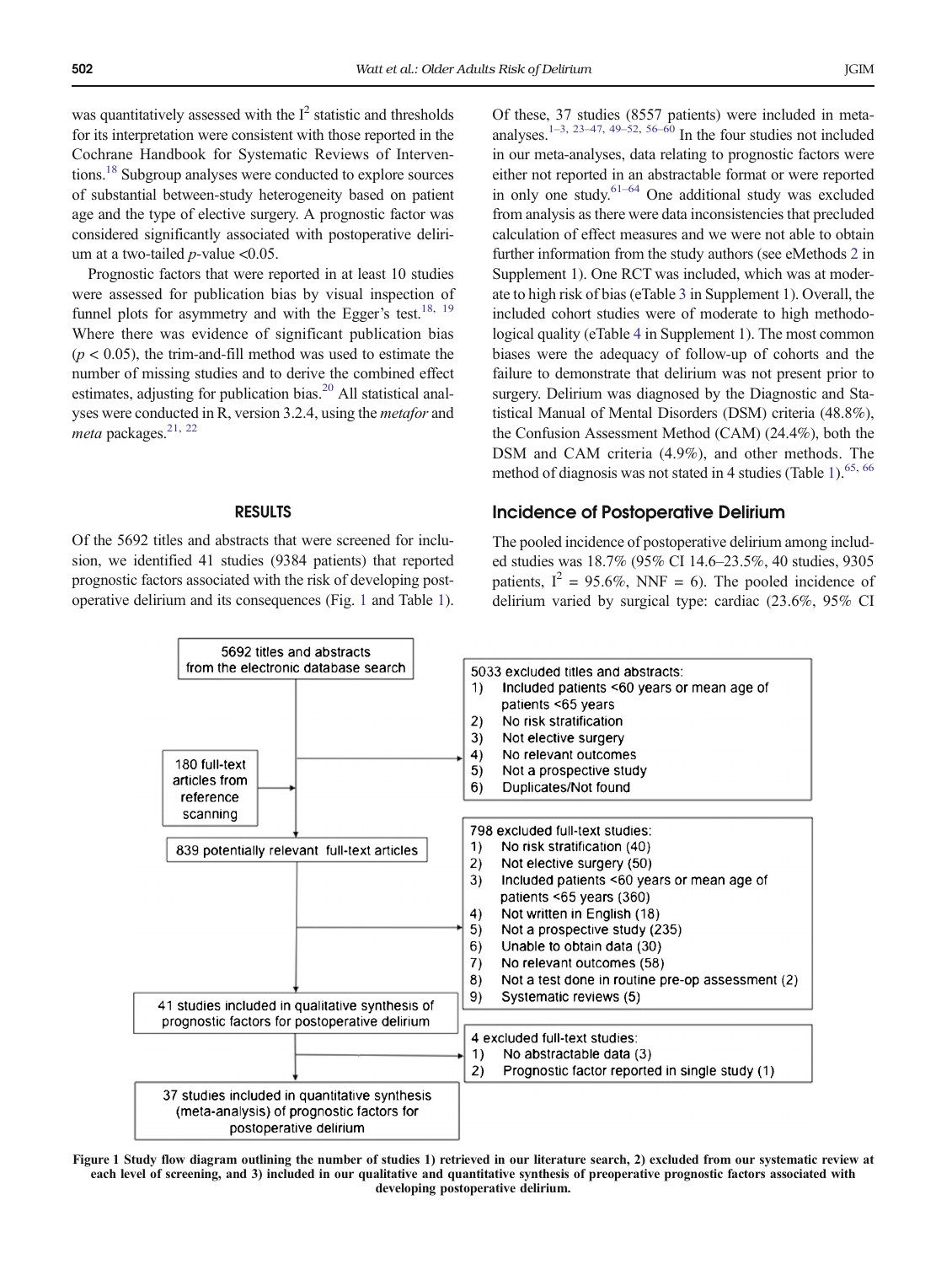| Study                                                                              | Number<br>of<br>patients | Age<br>range<br>(vears)             | $\%$<br>Female       | Type of surgery                                                                                         | Criteria for delirium                                      | Length of<br>follow-up<br>(weeks)           | Cases of<br>incident<br>delirium |                      |
|------------------------------------------------------------------------------------|--------------------------|-------------------------------------|----------------------|---------------------------------------------------------------------------------------------------------|------------------------------------------------------------|---------------------------------------------|----------------------------------|----------------------|
|                                                                                    |                          |                                     |                      |                                                                                                         |                                                            |                                             | No.                              | $\%$                 |
| Rogers, 1989 <sup>23</sup>                                                         | 46                       | $\geq 60$                           | 67.4                 | Orthopedic                                                                                              | Psychiatric interview for<br>DSM-III criteria for delirium | 0.57                                        | 13                               | 28.3                 |
| Fisher, 1995 <sup>24</sup><br>Rolfson, 1999 <sup>25</sup><br>Eriksson, $2002^{26}$ | 80<br>71<br>52           | $\geq 60$<br>$\geq 65$<br>$\geq 60$ | 53.8<br>21.3<br>23.1 | Orthopedic<br>Cardiac<br>Cardiac                                                                        | CAM<br>CAM<br>OBS and CAM                                  | 0.57<br>0.57<br>0.71                        | 14<br>23<br>12                   | 17.5<br>32.4<br>23.1 |
| Kudoh, $2004^{27}$                                                                 | 328                      | $65 - 80$                           | 81.1                 | Orthopedic                                                                                              | <b>CAM</b>                                                 | 1                                           | 49                               | 14.9                 |
| Santos, $2004^{28}$<br>Freter, 2005 <sup>29</sup>                                  | 220<br>132               | $61 - 87$<br>>65                    | 35.4<br>65.2         | Cardiac<br>Orthopedic                                                                                   | DSM-IV criteria for delirium<br><b>CAM</b>                 | 0.71<br>Until<br>hospital                   | 74<br>18                         | 33.6<br>13.6         |
| Fukuse, 2005 <sup>30</sup>                                                         | 120                      | $60 - 84$                           | 40                   | Thoracic                                                                                                | NR                                                         | discharge<br>Until<br>hospital              | 3                                | 2.5                  |
| Olin, $2005^{31}$                                                                  | 51                       | $\geq 65$                           | 39.2                 | Abdominal                                                                                               | CAM and medical records                                    | discharge<br>Until<br>hospital<br>discharge | 26                               | 51                   |
| Papaioannou,<br>$2005^{32}$                                                        | 47                       | $\geq 60$                           | 36.2                 | Orthopedic, urological,<br>vascular, gynecological                                                      | DSM-III criteria for delirium                              | 0.43                                        | 9                                | 19.2                 |
| Rudolph, 2007 <sup>33</sup>                                                        | 1161                     | $\geq 60$                           | 46.8                 | Orthopedic, thoracic,<br>abdominal, vascular, other<br>noncardiac                                       | DSM-III criteria for delirium                              | $\mathbf{1}$                                | 99                               | 8.5                  |
| Veliz-<br>Reissmuller,<br>$2007^2$                                                 | 104                      | $\geq 60$                           | 38.3                 | Cardiac                                                                                                 | CAM                                                        | NR.                                         | 25                               | 23.4                 |
| Priner, 2008 <sup>34</sup><br>Dasgupta, 2009 <sup>35</sup>                         | 101<br>125               | $\geq 60$<br>$70 - 92$              | 57.4<br>58           | Orthopedic<br>Orthopedic, vascular,<br>abdominal, neurosurgical                                         | <b>CAM</b><br>Chart abstraction method                     | NR<br>NR                                    | 15<br>15                         | 14.8<br>12           |
| Hattori, 2009 <sup>22</sup>                                                        | 160                      | >75                                 | NR                   | Gastrointestinal,<br>orthopedic, vascular                                                               | NEECHAM score $<$ 20                                       | 1.43                                        | 87                               | 54.7                 |
| Koebrugge,<br>2009 <sup>36</sup>                                                   | 71                       | $\geq 65$                           | 47.9                 | Abdominal                                                                                               | DOS and DSM-IV criteria                                    | NR                                          | 17                               | 23.9                 |
| Morimoto,<br>$2009^{37}$                                                           | 20                       | >65                                 | 30                   | Abdominal                                                                                               | $DRS \ge 12$ and DSM-IV cri-<br>teria for delirium         | $\mathbf{1}$                                | 5                                | 25                   |
| Brouquet, 2010 <sup>38</sup><br>Kristjansson,<br>$2010^{35}$                       | 118<br>178               | $75 - 98$<br>$\geq 70$              | 52.5<br>57           | Abdominal<br>Colorectal                                                                                 | <b>CAM</b><br>NR                                           | 0.57<br>$\overline{4}$                      | 28<br>14                         | 23.7<br>7.9          |
| Cerejeira, 2011 <sup>40</sup>                                                      | 101                      | $60 - 89$                           | 50.5                 | Orthopedic                                                                                              | CAM and DSM-IV-TR con-<br>firmation                        | 0.43                                        | 37                               | 36.6                 |
| Clement, $2011^{41}$<br>Jankowski,<br>2011 <sup>42</sup>                           | 1343<br>418              | $80 - 93$<br>$\geq 65$              | 59.2<br>50.7         | Orthopedic<br>Orthopedic                                                                                | NR.<br>CAM                                                 | NR<br>12                                    | 17<br>42                         | 1.3<br>10            |
| Patti, 2011 <sup>3</sup>                                                           | 100                      | >65                                 | 60                   | Colorectal                                                                                              | CAM                                                        | Until<br>hospital<br>discharge              | 18                               | 18                   |
| Tognoni, 2011 <sup>43</sup><br>Bakker, 2012 <sup>1</sup>                           | 90<br>201                | 66-93<br>$\geq 70$                  | 10<br>39.8           | Urological<br>Cardiac                                                                                   | CAM<br><b>CAM-ICU</b>                                      | 1 or until<br>hospital<br>discharge         | 8<br>63                          | 8.9<br>31.3          |
| Flink, 2012 <sup>44</sup><br>Robinson, 2012 <sup>45</sup>                          | 106<br>186               | $\geq 65$<br>$\geq 65$              | 55.7<br>4.3          | Orthopedic<br>Abdominal, cardiac, non-<br>cardiac thoracic, vascular                                    | CAM and DSM-IV criteria<br>CAM-ICU                         | 0.43<br><b>NR</b>                           | 27<br>102                        | 25.5<br>54.8         |
| Sasajima, 2012 <sup>46</sup>                                                       | 299                      | $61 - 91$                           | 12.7                 | Vascular                                                                                                | CAM                                                        | <b>NR</b>                                   | 88                               | 29.4                 |
| Gani, 2013 <sup>47</sup><br>Kim, 2013 <sup>48</sup>                                | 640<br>141               | $\geq 65$<br><b>NR</b>              | 3.9<br>39.9          | Urological<br>General, urological,<br>gynecological, thoracic,<br>breast, ophthalmologic,<br><b>ENT</b> | CAM<br>DSM-IV criteria                                     | <b>NR</b><br><b>NR</b>                      | 166<br>14                        | 25.9<br>9.9          |
| Large, 2013 <sup>49</sup><br>Leung, 2013 <sup>50</sup>                             | 49<br>581                | $\geq 65$<br>$65 - 96$              | 18.4<br>50.2         | Urological<br>Orthopedic, urological,<br>gynecological, vascular,<br>thoracic, ENT, plastic,            | <b>CAM</b><br>CAM                                          | $\mathbf{1}$<br>0.28                        | 14<br>234                        | 28.6<br>40.3         |
| Otomo, $2013^{51}$                                                                 | 153                      | $\geq 60$                           | 28.8                 | general<br>Cardiac                                                                                      | DRS and DSM-IV criteria for                                | $1$ post-<br>extubation                     | 16                               | 10.4                 |
| Kosar, 2014 <sup>52</sup>                                                          | 459                      | $\geq 70$                           | 59.7                 | Orthopedic                                                                                              | delirium<br>CAM or validated chart-based<br>method         | Until<br>hospital<br>discharge              | 106                              | 23.1                 |

#### <span id="page-3-0"></span>Table 1 Characteristics of Prospective Studies Reporting Risk Factors for Postoperative Delirium Among Older Adults Undergoing Elective Surgery

(continued on next page)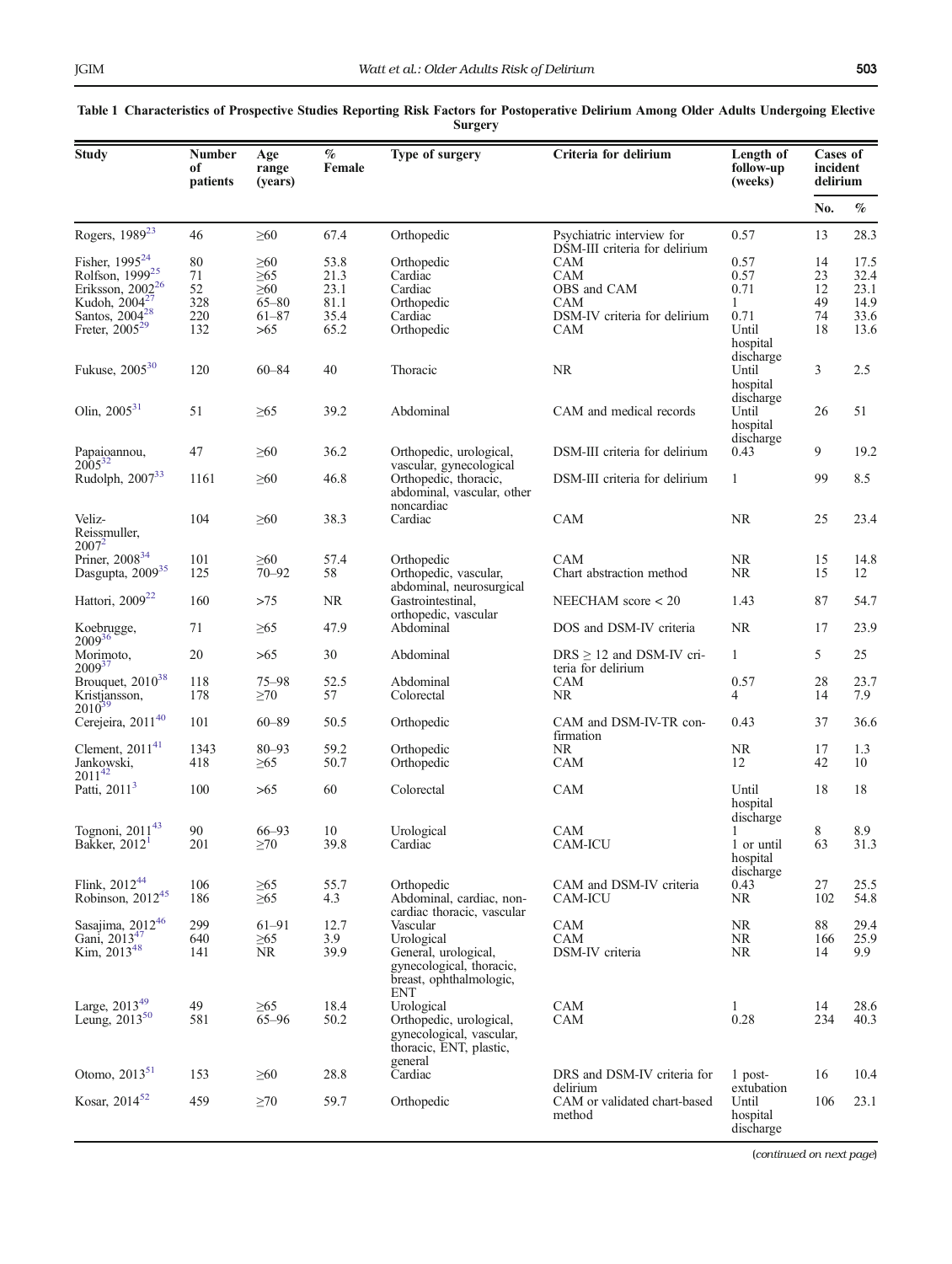Table 1. (continued)

| Study                                                 | <b>Number</b><br>of<br>patients | Age<br>range<br>(years) | $\%$<br>Female | Type of surgery                                 | Criteria for delirium                                                                                                                          | Length of<br>follow-up<br>(weeks) | Cases of<br>incident<br>delirium |      |
|-------------------------------------------------------|---------------------------------|-------------------------|----------------|-------------------------------------------------|------------------------------------------------------------------------------------------------------------------------------------------------|-----------------------------------|----------------------------------|------|
|                                                       |                                 |                         |                |                                                 |                                                                                                                                                |                                   | No.                              | $\%$ |
| Suh, $2014^{53}$                                      | 60                              | $70 - 85$               | 100            | Gynecological, general                          | $>2/5$ criteria: disorientation,<br>inappropriate behavior,<br>inappropriate words,<br>delusion/hallucination.<br>delayed psychomotor activity | 4                                 | 4                                | 6.7  |
|                                                       | 79                              | $\geq 70$               | NR.            | Cardiac                                         | NR                                                                                                                                             | NR                                | NR                               | NR.  |
| Blakoe, 2015 <sup>54</sup><br>Min, 2015 <sup>55</sup> | 62                              | $65 - 90$               | 29             | Cardiac                                         | New symptoms of confusion,<br>agitation, and/or altered men-<br>tal status, or new need for<br>antipsychotic medications                       | NR.                               | 9                                | 14.5 |
| Raats, $2015^{56}$                                    | 83                              | $65 - 89$               | 42.2           | Colorectal                                      | DOS.                                                                                                                                           | <b>NR</b>                         | 15                               | 18.1 |
| Visser, $2015^{57}$                                   | 463                             | $\geq 60$               | 23.1           | Vascular                                        | DOS and DSM-IV criteria                                                                                                                        | NR                                | 22                               | 5.   |
| Hempenius, $2016^{58}$                                | 227                             | >65                     | 61.9           | Abdominal, gynecological,<br>ENT, maxillofacial | DOS and DSM-IV criteria                                                                                                                        | 13                                | 26                               | 10   |
| Xue, $2016^{59}$                                      | 358                             | $\geq 65$               | $\mathbf{0}$   | Urological                                      | CAM                                                                                                                                            |                                   | 28                               | 7.8  |

Abbreviations: CAM, Confusion Assessment Method; CAM-ICU, Confusion Assessment Method for the Intensive Care Unit; DOS, Delirium Observation Scale; DRS, Delirium Rating Scale; DSM, Diagnostic and Statistical Manual of Mental Disorders; NEECHAM, Neelon and Champagne Confusion Scale; NR, not reported; OBS, Organic Brain Syndrome Scale

17–31.9%, 7 studies,  $I^2 = 81.5\%$ , NNF = 5), orthopedic  $(15.2\%, 95\% \text{ CI } 8.6-25.5\%, 10 \text{ studies}, I^2 = 95.3\%, \text{NNF} = 7),$ general (26.6%, 95% CI 19.4–35.2%, 7 studies,  $I^2 = 75.2\%$ , NNF = 4), vascular (15.8%, 95% CI 7.7–29.5%, 4 studies,  $I^2 = 94.2\%, NNF = 7$ , and urological surgery (12.7%, 95% CI 1.8–53.8%, 2 studies,  $I^2 = 98.6\%$ , NNF = 8).

# Prognostic Factors

A history of delirium, frailty, and cognitive impairment were most strongly associated with developing postoperative delirium (Table [2](#page-5-0) and eFigure 1 in Supplement 1). Other factors associated with developing postoperative delirium included psychotropic medication use, smoking status, older age, ASA status, and impairment in ADLs and IADLs. The availability of caregiver support was associated with a lower odds of postoperative delirium.

# Subgroup Analyses of Prognostic Factors

The odds of developing postoperative delirium among patients aged  $\geq$ 80 years were significantly increased (Table [3\)](#page-6-0).<sup>25, [32,](#page-8-0) [36](#page-8-0),</sup> [43](#page-8-0)–[45](#page-8-0), [49,](#page-8-0) [58](#page-8-0) Age was a significant prognostic factor among patients undergoing non-cardiac surgery<sup>3, [24](#page-8-0)–[29](#page-8-0), [37](#page-8-0), [38](#page-8-0), [41](#page-8-0)–[45](#page-8-0), [49](#page-8-0)–</sup> [51](#page-8-0), [56,](#page-8-0) [58](#page-8-0), [59;](#page-8-0) however, it was not a significant prognostic factor among patients undergoing cardiac surgery[.1,](#page-7-0) [2](#page-7-0), [31](#page-8-0), [33](#page-8-0), [34](#page-8-0), [36](#page-8-0) Because of the substantial heterogeneity among the studies conducted in the non-cardiac surgery population, subgroup analyses were conducted based on the type of surgery. A statistically significant association between age and the odds of developing postoperative delirium remained for each of the following surgical populations: orthopedic surgery, vascular surgery, urological surgery, and general surgery.

Cognitive impairment was a significant risk factor for postoperative delirium in patients undergoing cardiac or noncardiac surgery[.24](#page-8-0)–[27,](#page-8-0) [29,](#page-8-0) [32,](#page-8-0) [37,](#page-8-0) [38,](#page-8-0) [41](#page-8-0)–[44,](#page-8-0) [50](#page-8-0)–[52,](#page-8-0) [56,](#page-8-0) [59](#page-8-0) Cognitive impairment was also a risk factor for delirium in patients undergoing orthopedic surgery, vascular surgery, and urological surgery; however, cognitive impairment among patients undergoing general surgery was not associated with development of postoperative delirium.

In a subgroup analysis of patients who reported a history of alcohol abuse, there was no significant effect on the development of postoperative delirium (OR 1.00, 95% CI 0.56–1.8, 4 studies,  $I^2 = 0\%$ ); however, among a subgroup of current smokers, there was an association between smoking and postoperative delirium (OR 2.8, 95% CI 1.5–5.3, 3 studies,  $I^2 = 0\%$ ).

# Sensitivity Analyses

Sensitivity analyses were conducted that included studies reporting ORs adjusted for potentially important confounders. Among studies reporting a significant association in the original meta-analyses, only renal insufficiency was no longer associated with increased odds of postoperative delirium (OR 2.0, 95% CI 0.44–9.6, 2 studies,  $I^2 = 87.3\%$ ); however, the two studies included in this summary effect measure were clinically heterogeneous. The study by Bakker et al. reported renal insufficiency as a measure of serum creatinine level and found no significant association between renal insufficiency and postoperative delirium, whereas the study by Sasajima et al., reported the number of patients with end-stage renal disease, which was significantly asso-ciated with postoperative delirium.<sup>[1](#page-7-0), [59](#page-8-0)</sup> Following sensitivity analysis, a significant association remained for both age (OR 2.0, 95% CI 1.3–3.3, 9 studies,  $I^2 = 96.1\%$ ) and cognitive impairment (OR 2.9, 95% CI 1.6–5.3, 10 studies,  $I^2 = 78.9\%$ ). Additionally, when only those studies reporting the age-adjusted odds of postoperative delirium among older adults with cognitive impairment were included in the sensitivity analysis, there was still a significant association (OR 3.5,95% CI 1.5–7.9, 8 studies,  $I^2 = 86.5\%$ ). Among the prognostic factors that were not significantly associated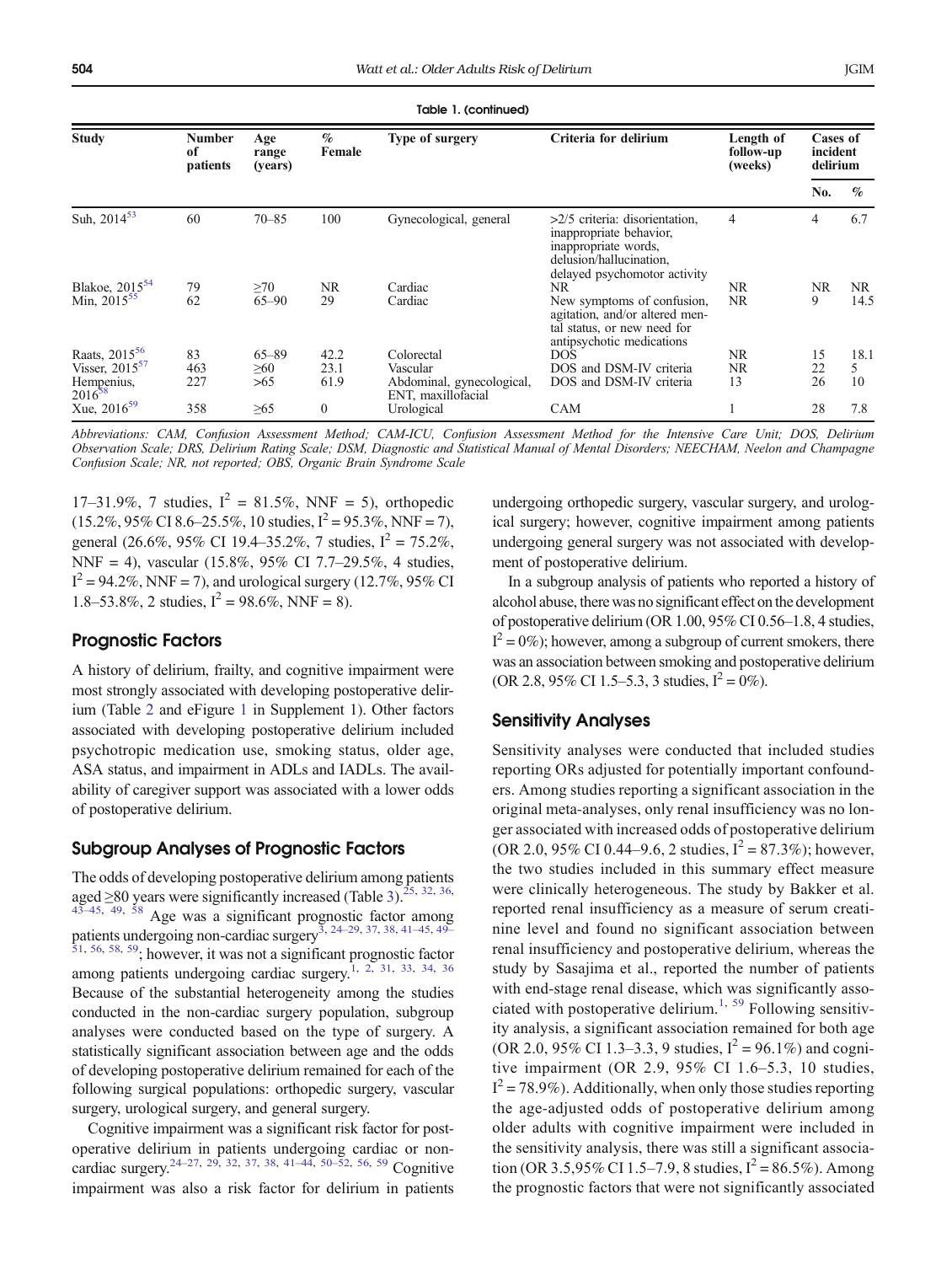<span id="page-5-0"></span>

| Prognostic factor           | <b>Number of studies</b> | Number of patients | Odds ratio (95% CI)                 | Heterogeneity $(\overline{I^2})$ |
|-----------------------------|--------------------------|--------------------|-------------------------------------|----------------------------------|
| History of delirium         | 3                        | 242                | $6.4(2.2-17.9)$                     | $\Omega$                         |
| Frailty                     |                          | 303                | $4.1(1.4-11.7)$                     | $\Omega$                         |
| Cognitive impairment        | 22                       | 3982               | $2.7(1.9-3.8)$                      | 72.9                             |
| Renal insufficiency         | 5                        | 1336               | $2.3(1.1-4.8)$                      | 70.9                             |
| Psychotropic medication use | 6                        | 1041               | $2.3(1.4-3.6)$                      | 0                                |
| Psychiatric history         |                          | 1512               | $2.2(1.5-3.1)$                      | $\theta$                         |
| Older age                   | 27                       | 6200               | $2.2(1.6-3.2)$                      | 94.8                             |
| ADL impairment              | 9                        | 1881               | $2.1(1.6-2.6)$                      | $\Omega$                         |
| IADL impairment             |                          | 699                | $1.9(1.3-2.8)$                      | 5.2                              |
| Cerebrovascular disease     |                          | 2205               | $1.8(1.2-2.7)$                      | 0                                |
| Smoking status              | 9                        | 2467               | $1.8(1.3-2.4)$                      | $\theta$                         |
| ASA status                  | 10                       | 2482               | $1.7(1.2-2.4)$                      | 29.3                             |
| Low education               | 8                        | 1973               | $1.5(1.1-2.0)$                      | 19.6                             |
| Diabetes mellitus           | 11                       | 2924               | $1.4(1.0-2.0)$                      | 36.6                             |
| Neurological disease        |                          | 981                | $1.4(1.0-1.9)$                      | $\theta$                         |
| Charlson comorbidity index  |                          | 1588               | $0.40(0.07-0.7)$ *                  | 82.5                             |
| Caregiver support           | 6                        | 1378               | $0.69(0.52-0.9)$                    | $\Omega$                         |
| Male sex                    | 25                       | 5430               | $1.1(0.76-1.4)$                     | 62.6                             |
| Alcohol consumption         | 12                       | 3198               | $0.84(0.57-1.2)$                    | 45.1                             |
| Dyslipidemia                |                          | 784                | $0.71(0.50-1.0)$                    | $\theta$                         |
| Hypertension                | 9                        | 2759               | $1.3(0.86-1.9)$                     | 48.9                             |
| Coronary artery disease     | 6                        | 1770               | $1.2(0.78-1.8)$                     | 17.0                             |
| Myocardial infarction       |                          | 1739               | $1.2(0.70-1.9)$                     | 56.7                             |
| Obstructive lung disease    |                          | 790                | $0.84(0.44-1.6)$                    | 13.2                             |
| Hypoalbuminemia             |                          | 218                | $4.0(1-14.3)$                       | 73.6                             |
| Depression scale score      |                          | 1846               | $1.4(0.99-1.8)$                     | 25.6                             |
| Greater number of drugs     |                          | 484                | $1.4(0.95-2.1)$                     | $\boldsymbol{0}$                 |
| Heart failure               |                          | 1504               | $1.4(0.90-2.1)$                     | $\theta$                         |
| Body mass index (BMI)       | 10                       | 1869               | $0.10$ (-0.45, $0.6$ ) <sup>†</sup> | 36.1                             |
| General anesthesia          | 10                       | 2568               | $1.1(0.80-1.4)$                     | 19.6                             |
| Pre-hospitalization         | 3                        | 390                | $1.3(0.77-2.2)$                     | $\mathbf{0}$                     |

Table 2 Prognostic Factors for the Development of Postoperative Delirium Among Older Adults Undergoing Elective Surgery

Abbreviations: ADL, activities of daily living; ASA, American Society of Anesthesiologists; CI, confidence interval; IADL, instrumental activities of daily living

\*Reported as a standardized mean difference (SMD)

†Reported as a mean difference (MD)

with postoperative delirium in the original meta-analyses, only the association between hypertension and postoperative delirium was statistically significant (OR 3.1, 95% CI 1.4–7.0, 2 studies,  $I^2 = 6.1\%$ ). There were a number of studies that reported only unadjusted ORs, which precluded sensitivity analysis (eTable 5 in Supplement 1).

## Assessment for Publication Bias

There was evidence suggesting small study bias among those studies reporting cognitive impairment ( $p = 0.02$ ). It was estimated that five studies with non-significant results may have been suppressed, although even after adjusting for these potentially missing studies, cognitive impairment remained a significant risk factor (OR 2.2, 95% CI 1.5–3.2,  $I^2 = 76.3\%$ ,  $p < 0.001$ ; eFigure 2 in Supplement 1).

## Delirium-Related Adverse Outcomes

Among studies reporting preoperative prognostic factors associated with developing postoperative delirium, postoperative delirium was significantly associated with postoperative mortality, postoperative complications, length of hospitalization, and discharge to an institution or care facility. The association between postoperative delirium and subsequent hospital readmission was reported in two studies (Table [4](#page-6-0) and eFigure 1 in Supplement 1).<sup>26, [44](#page-8-0)</sup>

### **DISCUSSION**

Our systematic review demonstrated that postoperative delirium occurs frequently in the setting of elective surgery among older adults ( $NNF = 6$ ). We also identified prognostic factors associated with the risk of postoperative delirium in this patient population. Common geriatric syndromes, including cognitive and functional impairment, were shown to be important prognostic factors that are identifiable during the preoperative assessment of older adults. Findings from our systematic review support the targeting of potentially modifiable (e.g. smoking, frailty) and protective (caregiver support) factors to optimize care. Furthermore, we showed that delirium is associated with adverse outcomes that can severely impact both the quality and quantity of life experienced by older adults following elective surgery.

In addition to non-pharmacological delirium prevention strategies that have demonstrated effectiveness in both the medical and surgical settings, other potential targets for intervention were identified in this study that warrant further re-search.<sup>[6](#page-7-0), [7](#page-7-0)</sup> For example, smoking status, frailty, and the use of psychotropic medications are potentially modifiable prognostic factors that were associated with developing postoperative delirium. Interventions for preoperative smoking cessation have been associated with a lower risk of postoperative complications.[67](#page-9-0) Direct patient education has also been effective at reducing benzodiazepine prescriptions.<sup>68</sup>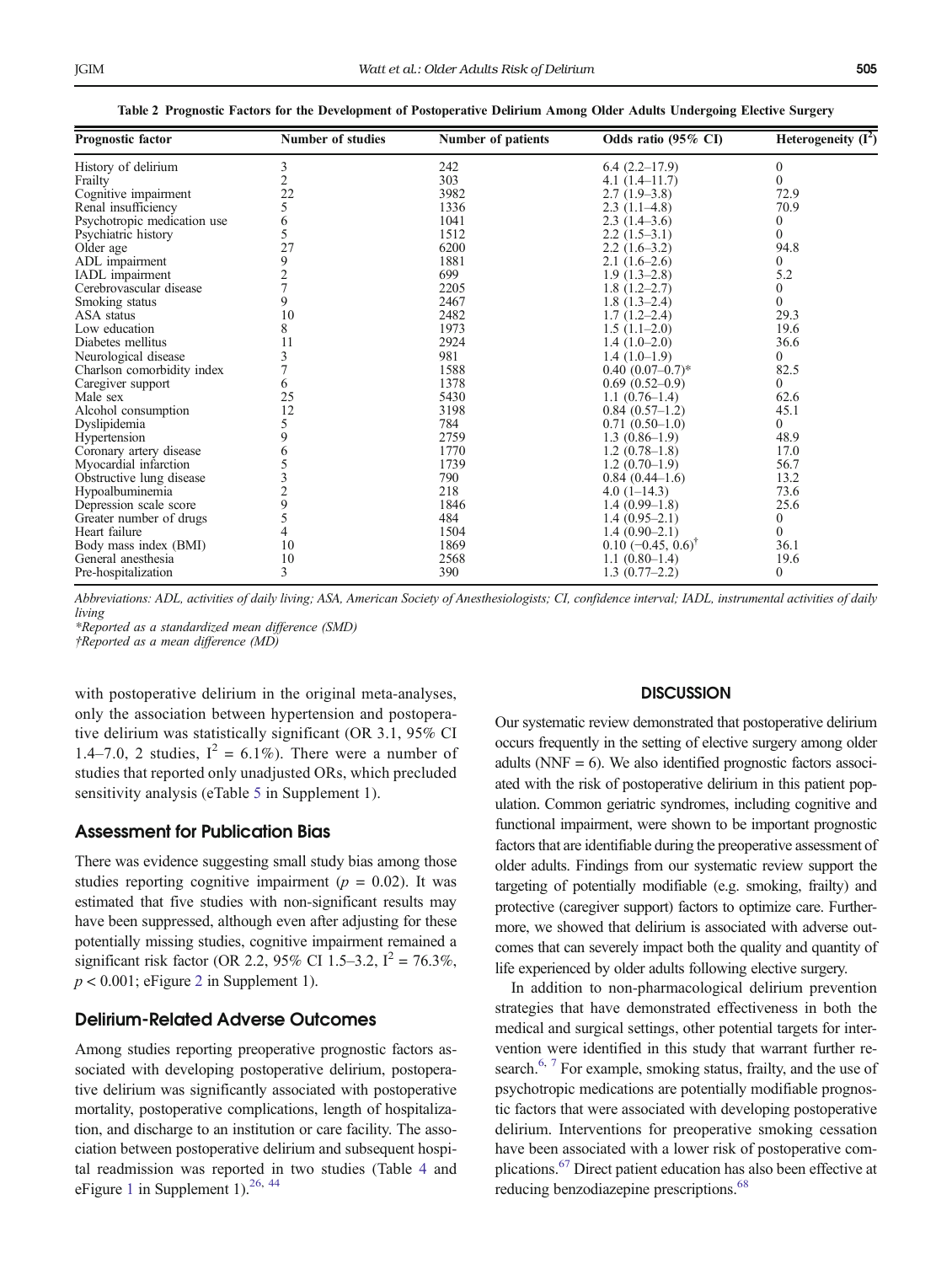Subgroup

a) Older age

General surgery

b) Cognitive impairment

| <b>Delirium</b>      |                             |                    |                     |                       |  |
|----------------------|-----------------------------|--------------------|---------------------|-----------------------|--|
| ıbgroup              | <b>Number</b><br>of studies | Number of patients | Odds ratio (95% CI) | Heterogeneity $(I^2)$ |  |
| Older age            |                             |                    |                     |                       |  |
| Aged $\geq 80$ years |                             | 3161               | $2.3(1.2-4.3)$      | 56.1                  |  |
| Cardiac surgery      |                             | 801                | $1.3(0.96-1.96)$    | 44.1                  |  |
| Non-cardiac surgery  |                             | 5399               | $2.5(1.4-3.8)$      | 93.6                  |  |
| Orthopedic surgery   |                             | 1829               | $1.3(1.1-1.5)$      |                       |  |
| Vascular surgery     |                             | 762                | $5.7(2.9-11.2)$     |                       |  |
| Urological surgery   |                             | 1078               | $2.8(1.4-5.6)$      | 51.9                  |  |
| General surgery      |                             | 392                | $7.5(1.5-37.8)$     | 94.9                  |  |

<span id="page-6-0"></span>

| Table 3 Subgroup Analyses Exploring the Influence of Effect Modifiers on the Association Between Prognostic Factors and Postoperative |                 |  |  |
|---------------------------------------------------------------------------------------------------------------------------------------|-----------------|--|--|
|                                                                                                                                       | <b>Delirium</b> |  |  |

Cardiac surgery 17 529 2.3 (1.3–4.0) 0<br>
Non-cardiac surgery 17 3267 2.5 (1.7–3.8) 75 17 3267 2.5 (1.7–3.8) 75<br>
17 3267 2.5 (1.7–3.8) 75<br>
17 3267 2.4 (1.1–5.0) 72.2<br>
17 762 6.4 (1.6–26.5) 66.1<br>
13.6<br>
13.6<br>
2.6 (1.6–4.2) 13.6 Orthopedic surgery 6 6 938 2.4 (1.1–5.0) 72.2<br>Vascular surgery 2 762 6.4 (1.6–26.5) 66.1 Vascular surgery  $2$  762 6.4 (1.6–26.5) 66.1<br>
Urological surgery 3 497 2.6 (1.6–4.2) 13.6 Urological surgery 3 497 2.6 (1.6–4.2) 13<br>
General surgery 3 209 1.2 (0.45–3.0) 68

Although some would argue that there are no effective interventions for the treatment of frailty, researchers have shown that the progression of frailty is potentially preventable.<sup>69, [70](#page-9-0)</sup> Indeed, multicomponent interventions aimed at improving nutrition, physical fitness, and cognition have shown promise in reversing frailty.<sup>[71](#page-9-0)</sup> Even exercise-based interventions alone have been shown to improve frailty status.<sup>72, [73](#page-9-0)</sup> The application of an exercise-based intervention in the preoperative setting, termed "prehabilitation", is currently being studied to determine whether frail patients in the perioperative setting can derive similar benefit.<sup>74</sup> If such an intervention proves successful, frailty could be identified in the preoperative clinic in order to offer patients prehabilitation in anticipation of their elective surgery.

Importantly, the availability of a caregiver in the perioperative period was shown to be protective against developing postoperative delirium. This is consistent with a randomized trial in older adults with hip fractures, which showed that a non-pharmacological multicomponent intervention provided by caregivers in the perioperative setting was associated with a decreased incidence of delirium[.75](#page-9-0) Previous work on the subjective experience and satisfaction of patients during the perioperative period has also highlighted the provision of information and education as very important to improving patient care[.54](#page-8-0) This information should be communicated to patients and their caregivers as part of their preoperative clinic visit, and this finding should potentially be added to clinical practice guidelines concerning the perioperative care of older adults.<sup>[48](#page-8-0)</sup>

In contrast to recent systematic reviews and meta-analyses on adverse postoperative outcomes among older adults, which have included patients with various indications for surgery such as hip fracture or other emergency procedures, we targeted older adults undergoing elective surgery because of the potential to intervene in the preoperative setting to improve patient outcomes.[53,](#page-8-0) [55](#page-8-0) Contrary to our finding that smoking status was associated with developing postoperative delirium, Scholz et al. found no such association among patients aged 50 years and older undergoing any elective or emergency gastrointestinal surgery; however, their result was based on just two studies and 218 patients, while our meta-analysis included nine studies and 2467 patients.<sup>53</sup> There are several potential explanations for the association between smoking status and postoperative delirium, including nicotine withdrawal during hospitalization, or perhaps these patients have a higher burden of cardiometabolic disease with as yet undiagnosed vascular cognitive impairment. For example, greater agitation was reported in a study of intensive care unit patients experiencing nicotine withdrawal; however, the association between smoking and delirium remains unclear in the broader body of literature outside the perioper-ative setting.<sup>76, [77](#page-9-0)</sup> Similar to our current study, a meta-analysis by Witlox et al. found that patients who developed postoperative delirium experienced increased postoperative mortality and institutionalization[.4](#page-7-0)

There were limitations in our study's review process. First, only studies that were published in English were included in

Table 4 Risk of Adverse Outcomes in Patients Who Developed Postoperative Delirium

| <b>Outcome</b>              | Number of studies | Number of patients | Odds ratio (95% CI) | Heterogeneity $(I^2)$ |
|-----------------------------|-------------------|--------------------|---------------------|-----------------------|
| Postoperative mortality     |                   | 951                | $4.0(2.0-8.1)$      | 14.7                  |
| Postoperative complications |                   | 929                | $3.1(1.6-5.7)$      | 35.0                  |
| Non-home discharge          |                   | 656                | $8.7(3.9-19.4)$     | 27.7                  |
| Length of hospitalization   |                   | 743                | $2.8(0.7-4.9)$ *    | 73.7                  |
| Hospital readmission        |                   | 276                | $2.2(0.1-44.6)$     | 88.7                  |

Abbreviations: CI, confidence interval

\*Reported as a mean difference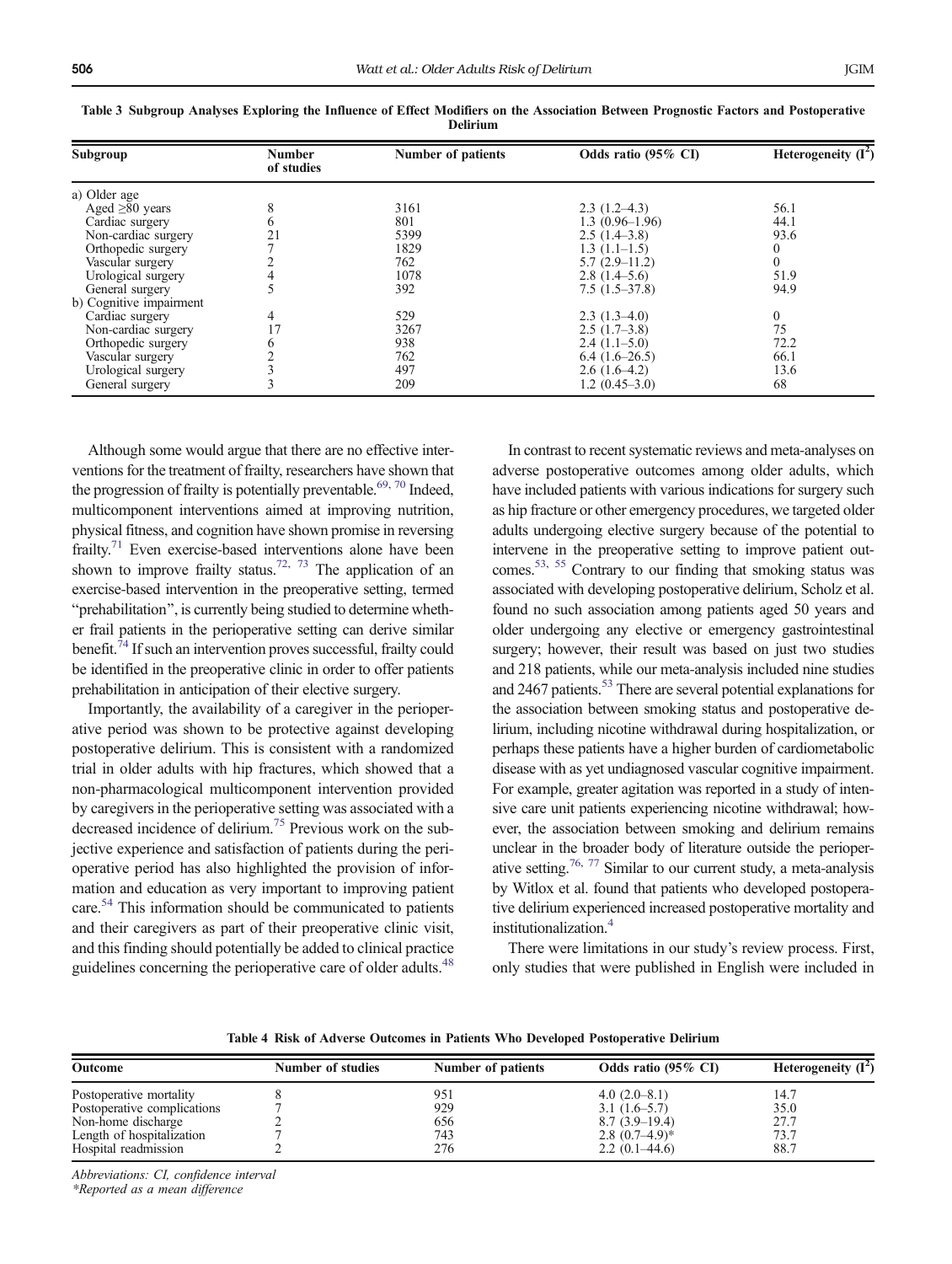<span id="page-7-0"></span>this review to increase feasibility, but our findings are likely generalizable given the number of geographical regions represented in our systematic review. Second, there was substantial heterogeneity among studies for some outcomes, which could not always be adequately explored given a limited number of studies and a lack of individual patient-level data. There were also limitations in the studies themselves. The methodological quality assessment demonstrated that a number of studies reported varying lengths and intensity of followup, which may have impacted the incidence of delirium reported. Although some studies reported only unadjusted effect measures, which limited their ability to account for possible confounders, our sensitivity analyses demonstrated that our findings were largely consistent when only studylevel effect estimates adjusted for important confounders were included in the meta-analyses.

Our study had a number of strengths. Forty-one studies and over 9000 patients were included in our systematic review and meta-analysis, which allowed us to investigate a number of possible protective and predisposing factors. The hypothesisgenerating nature of this study allowed for the identification of important prognostic factors, including the availability of caregiver support, which has potentially important clinical and policy implications for patient care.

In summary, postoperative delirium is a common (NNF =  $6$ ), yet preventable, complication experienced by older adults undergoing elective surgery that can lead to prolonged hospitalization, the inability to return home, and death. This systematic review and meta-analysis identified protective and modifiable prognostic factors, including smoking, frailty, and psychotropic medication use, which should be further studied to develop interventions aimed at mitigating potential harm.

Contributors: We would like to thank Laure Perrier and Alissa Epworth for conducting the literature searches, Bianca Petrut and Lubna Al-Ansary for helping with article screening, and Susan Le for formatting the manuscript.

Corresponding Author: Sharon E. Straus, MSc, MD, FRCPC; Knowledge Translation Program, Li Ka Shing Knowledge Institute St. Michael's Hospital, 209 Victoria Street, East Building, Room 716, Toronto, Ontario M5B 1W8, Canada (e-mail: sharon.straus@utoronto. ca).

Funders: JW is funded by the Canadian Institutes of Health Research Frederick Banting and Charles Best Canada Graduate Scholarship (Master's Award) and the Eliot Phillipson Clinician Scientist Training Program. ACT is funded by a Tier 2 Canada Research Chair in Knowledge Synthesis. SES is funded by a Tier 1 Canada Research Chair in Knowledge Translation. There was no funding for this study. The funders had no role in the design and conduct of the study; collection, management, analysis, and interpretation of the data; preparation, review, or approval of the manuscript; or decision to submit the manuscript for publication.

#### Compliance with Ethical Standards:

Prior Presentations: The contents of this manuscript have been presented three times: (1) 36th Annual Canadian Geriatrics Society Annual Scientific Meeting, (2) 2016 Society for General Internal Medicine Meeting, and (3) 2016 Institute of Health Policy, Management and Evaluation Annual Research Day.

Conflict of Interest: The authors declare no competing interests.

Data Availability: The full data set is available from the corresponding author upon reasonable request.

Open Access This article is distributed under the terms of the Creative Commons Attribution 4.0 International License (http:// creativecommons.org/licenses/by/4.0/), which permits unrestricted use, distribution, and reproduction in any medium, provided you give appropriate credit to the original author(s) and the source, provide a link to the Creative Commons license, and indicate if changes were made.

#### REFERENCES

- 1. Bakker RC, Osse RJ, Tulen JHM, Kappetein AP, Bogers AJJC. Preoperative and operative predictors of delirium after cardiac surgery in elderly patients. Eur J Cardiothorac Surg 2012;41:544–549.
- 2. Veliz-Reissmuller G, Agüero Torres H, van der Linden J; Lindblom D, Eriksdotter Jonhagen M. Pre-operative mild cognitive dysfunction predicts risk for post-operative delirium after elective cardiac surgery. Aging Clin Exp Res 2007;19:172–177.
- 3. Patti R, Saitta M, Cusumano G, Termine G, Di Vita G. Risk factors for postoperative delirium after colorectal surgery for carcinoma. Eur J Oncol Nurs 2011;15:519–523.
- 4. Witlox J, Eurelings LS, de Jonghe JF, Kalisvaart KJ, Eikelenboom P, van Gool WA. Delirium in elderly patients and the risk of postdischarge mortality, institutionalization, and dementia: a meta-analysis. JAMA 2010;304(4):443–451.
- 5. Inouye SK, Bogardus ST, Jr, Charpentier PA, et al. A multicomponent intervention to prevent delirium in hospitalized older patients. N Engl J Med 1999;340(9):669–676.
- 6. Chen C, Li H, Liang J, et al. Effect of a modified hospital elder life program on delirium and length of stay in patients undergoing abdominal surgery: a cluster randomized clinical trial. JAMA Surg. 2017;152(9):827–834.
- 7. Siddiqi N, Harrison JK, Clegg A, et al. Interventions for preventing delirium in hospitalised non-ICU patients. Cochrane Database Syst Rev. 2016; <https://doi.org/10.1002/14651858.CD005563.pub3>.
- 8. Mohanty S, Rosenthal RA, Russell MM, et al. Optimal perioperative management of the geriatric patient: best practices guideline from the American College of Surgeons NSQIP and the American Geriatrics Society. J Am Coll Surg. 2016;222(5):930–947.
- 9. Liberati A, Altman DG, Tetzlaff J, et al. The PRISMA statement for reporting systematic reviews and meta-analyses of studies that evaluate health care interventions: explanation and elaboration. J Clin Epidemiol 2009;62(10):e1–34.
- 10. Stroup DF, Berlin JA, Morton SC, et al. Meta-analysis of observational studies in epidemiology: a proposal for reporting. meta-analysis of observational studies in epidemiology (MOOSE) group. JAMA. 2000;283(15):2008–2012.
- 11. Juurlink D, Preyra C, Croxford R, et al. Canadian Institute for Health Information Discharge Abstract Database: A Validation Study. Toronto: Institute for Clinical Evaluative Sciences;2006.
- 12. Tousignant M, Corriveau H, Roy PM, Desrosiers J, Dubuc N, Hebert R. Efficacy of supervised Tai Chi exercises versus conventional physical therapy exercises in fall prevention for frail older adults: a randomized controlled trial. Disabil Rehabil. 2013;35(17):1429–1435.
- 13. Gianoudis J, Bailey CA, Ebeling PR, et al. Effects of a targeted multimodal exercise program incorporating high-speed power training on falls and fracture risk factors in older adults: a community-based randomized controlled trial. J Bone Miner Res. 2014;29(1):182–191.
- 14. Wells G, Shea B, O'Connell D, et al. The Newcastle-Ottawa Scale (NOS) for Assessing the Quality of Nonrandomised Studies in Meta-Analyses. Ottawa, Ontario: Ottawa Hospital Research Institute;2008.
- Higgins JP, Altman DG, Gotzsche PC, et al. The cochrane collaboration's tool for assessing risk of bias in randomised trials. BMJ 2011;343:d5928.
- 16. Cochrane Effective Practice and Organization Care Group. EPOC risk of bias tool. 2011.
- 17. Sanchez-Meca J, Marin-Martinez F, Chacon-Moscoso S. Effect-size indices for dichotomized outcomes in meta-analysis. Psychol Methods 2003;8(4):448–467.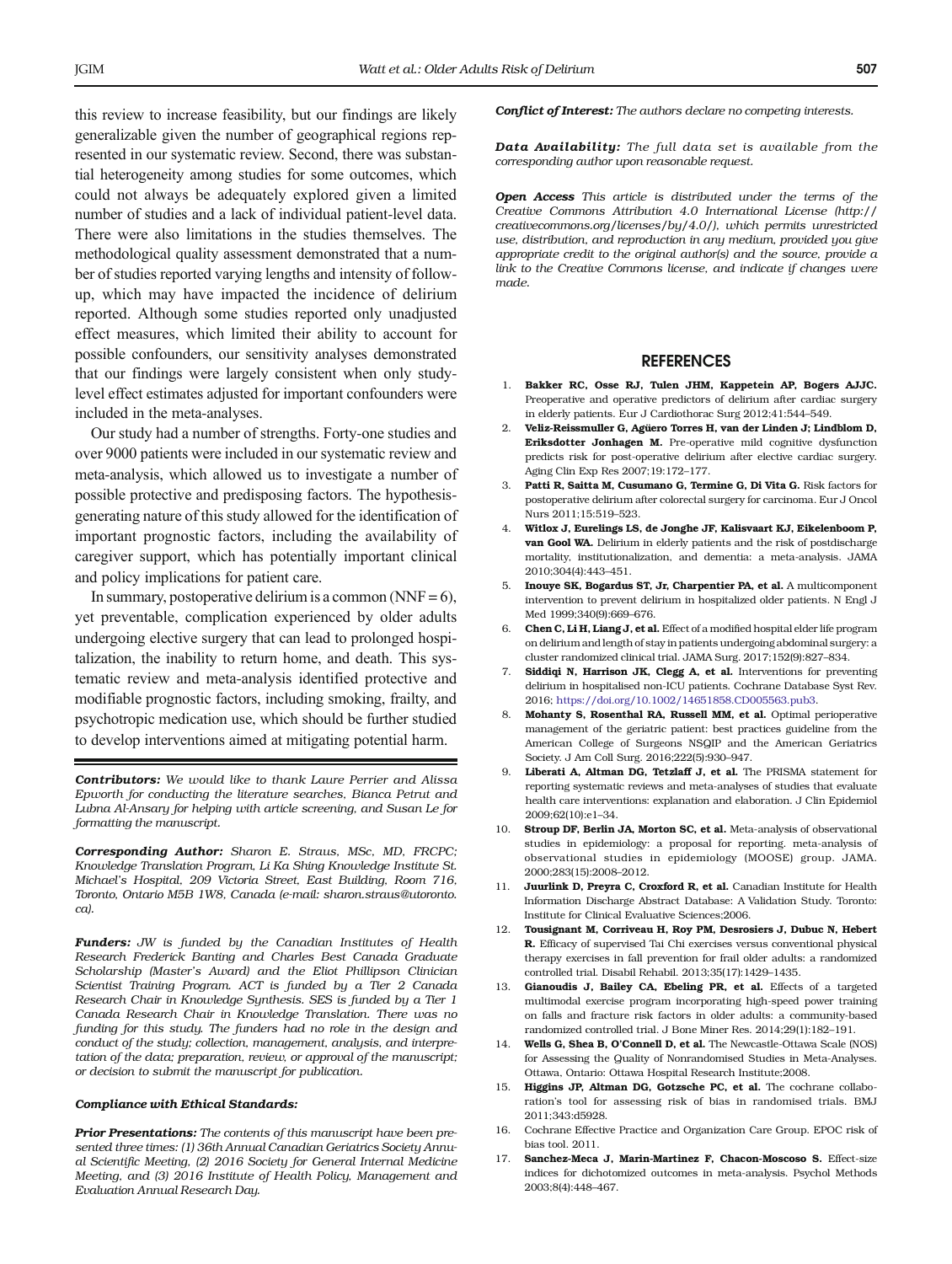- <span id="page-8-0"></span>18. **Higgins J, Green SE,** Cochrane Handbook for Systematic Reviews of Interventions Version 5.1.0 [updated March 2011]. The Cochrane Collaboration. 2011. Available from [www.handbook.cochrane.org](http://dx.doi.org/http://www.handbook.cochrane.org).
- 19. Egger M, Davey Smith G, Schneider M, Minder C. Bias in meta-analysis detected by a simple, graphical test. BMJ. 1997;315(7109):629–634.
- 20. **Duval S. Tweedie R.** Trim and fill: A simple funnel-plot-based method of testing and adjusting for publication bias in meta-analysis. Biometrics. 2000;56(2):455–463.
- 21. Viechtbauer W. Conducting meta-analyses in R with the metafor package. 2010;36(3):48.
- 22. **Schwarzer G.** meta: an R package for meta-analysis. R News. 2007;7(3):40–45.
- 23. Olin K, Eriksdotter-Jonhagen M, Jansson A, Herrington MK, Kristiansson M, Permert J. Postoperative delirium in elderly patients after major abdominal surgery. Br J Surg. 2005;92(12):1559–1564.
- 24. Priner M, Jourdain M, Bouche G, Merlet-Chicoine I, Chaumier JA, Paccalin M. Usefulness of the short IQCODE for predicting postoperative delirium in elderly patients undergoing hip and knee replacement surgery. Gerontology. 2008;54(2):116–119.
- 25. Freter SH, Dunbar MJ, MacLeod H, Morrison M, MacKnight C, Rockwood K. Predicting post-operative delirium in elective orthopaedic patients: the Delirium Elderly At-Risk (DEAR) instrument. Age Ageing. 2005;34(2):169–171.
- 26. Large MC, Reichard C, Williams JT, et al. Incidence, risk factors, and complications of postoperative delirium in elderly patients undergoing radical cystectomy. Urology. 2013;81(1):123–128.
- Flink BJ, Rivelli SK, Cox EA, et al. Obstructive sleep apnea and incidence of postoperative delirium after elective knee replacement in the nondemented elderly. Anesthesiology. 2012;116:788–796.
- 28. Rogers MP, Liang MH, Daltroy LH, Eaton H, Peteet J, Wright E, Albert M. Delirium after elective orthopedic surgery: risk factors and natural history. Int J Psychiatry Med. 1989;19:109–121.
- 29. Jankowski CJ, Trenerry MR, Cook DJ, et al. Cognitive and functional predictors and sequelae of postoperative delirium in elderly patients undergoing elective joint arthroplasty. Anesth Analg. 2011;112(5):1186–1193.
- 30. Kudoh A, Takase H, Takahira Y, Takazawa T. Postoperative confusion increases in elderly long-term benzodiazepine users. Anesth Analg. 2004;99:1674–1678.
- 31. Eriksson M, Samuelsson E, Gustafson Y, Aberg T, Engstrom KG. Delirium after coronary bypass surgery evaluated by the organic brain syndrome protocol. Scand Cardiovasc J. 2002;36(4):250–255.
- 32. Fukuse T, Satoda N, Hijiya K, Fujinaga T. Importance of a comprehensive geriatric assessment in prediction of complications following thoracic surgery in elderly patients. Chest. 2005;127:886–891.
- 33. Otomo S, Maekawa K, Goto T, Baba T, Yoshitake A. Pre-existing cerebral infarcts as a risk factor for delirium after coronary artery bypass graft surgery. Interact Cardiovasc Thorac Surg. 2013;17(5):799–804.
- Rolfson DB, McElhaney JE, Rockwood K, et al. Incidence and risk factors for delirium and other adverse outcomes in older adults after coronary artery bypass graft surgery. Can J Cardiol. 1999;15(7):771–776.
- 35. Kristjansson SR, Nesbakken A, Jordhøy MS, et al. Comprehensive geriatric assessment can predict complications in elderly patients after elective surgery for colorectal cancer: a prospective observational cohort study. Crit Rev Oncol Hematol. 2010;76:208–217.
- 36. Santos FS, Velasco IT, Fraguas R, Jr Risk factors for delirium in the elderly after coronary artery bypass graft surgery. Int Psychogeriatr. 2004;16(2):175–193.
- 37. Koebrugge B, Koek HL, van Wensen RJ, Dautzenberg PL, Bosscha K. Delirium after abdominal surgery at a surgical ward with a high standard of delirium care: incidence, risk factors and outcomes. Dig Surg. 2009;26(1):63–68.
- 38. Morimoto Y, Yoshimura M, Utada K, Setoyama K, Matsumoto M, Sakabe T. Prediction of postoperative delirium after abdominal surgery in the elderly. J Anesth. 2009;23(1):51–56.
- 39. Papaioannou A, Fraidakis O, Michaloudis D, Balalis C, Askitopoulou H. The impact of the type of anaesthesia on cognitive status and delirium during the first postoperative days in elderly patients. Eur J Anesthesiol. 2005;22:492–499.
- 40. Kosar CM, Tabloski PA, Travison TG, et al. Effect of preoperative pain and depressive symptoms on the risk of postoperative delirium: a prospective cohort study. Lancet Psychiatry. 2014;1:431–436.
- 41. Leung JM, Sands LP, Lim E, Tsai TL, Kinjo S. Does preoperative risk for delirium moderate the effects of postoperative pain and opiate use on postoperative delirium? Am J Geriatr Psychiatry. 2013;21(10):946–956.
- 42. **Tognoni P, Simonato A, Robutti N, et al.** Preoperative risk factors for postoperative delirium (POD) after urological surgery in the elderly. Arch Gerontol Geriatr. 2011;52:e166–e169.
- 43. Hattori H, Kamiya J, Shimada H, et al. Assessment of the risk of postoperative delirium in elderly patients using E-PASS and the NEE-CHAM Confusion Scale. Int J Geriatr Psychiatry. 2009;24(11):1304–1310.
- 44. Visser L, Prent A, Van Der Laan MJ, et al. Predicting postoperative delirium after vascular surgical procedures. J Vasc Surg. 2015;62:185– 189.
- 45. Clement ND, MacDonald D, Howie CR, Biant LC. The outcome of primary total hip and knee arthroplasty in patients aged 80 years or more. J Bone Joint Surg Br. 2011;93(9):1265–1270.
- 46. Rudolph JL, Jones RN, Rasmussen LS, Silverstein JH, Inouye SK, Marcantonio ER. Independent vascular and cognitive risk factors for postoperative delirium. Am J Med. 2007;120(9):807–813.
- 47. Robinson TN, Wu DS, Pointer LF, Dunn CL, Moss M. Preoperative cognitive dysfunction is related to adverse postoperative outcomes in the elderly. J Am Coll Surg. 2012;215(1):12–17.
- 48. Mohanty S, Rosenthal RA, Russell MM, Neuman MD, Ko CY, Esnaola NF. Optimal perioperative management of the geriatric patient: best practices guideline from ACS NSQIP/American Geriatrics Society. J Am Coll Surg. 2016;222(5):930–947.
- 49. Gani H. Domi R. Kodra N. et al. The incidence of postoperative delirium in elderly patients after urologic surgery. Med Arch. 2013;67(1):45–47.
- 50. Cerejeira J, Batista P, Nogueira V, Firmino H, Vaz-Serra A, Mukaetova-Ladinska EB. Low preoperative plasma cholinesterase activity as a risk marker of postoperative delirium in elderly patients. Age Ageing. 2011;40:621–626.
- 51. Brouquet A, Cudennec T, Benoist S, et al. Impaired mobility, ASA status and administration of tramadol are risk factors for postoperative delirium in patients aged 75 years or more after major abdominal surgery. Ann Surg. 2010;251(4):759–765.
- 52. Fisher BW, Flowerdew G. A simple model for predicting postoperative delirium in older patients undergoing elective orthopedic surgery. J Am Geriatr Soc. 1995;43(2):175–178.
- 53. Scholz AFM, Oldroyd C, McCarthy K, Quinn TJ, Hewitt J. Systematic review and meta-analysis of risk factors for postoperative delirium among older patients undergoing gastrointestinal surgery. Br J Surg. 2016;103:e21–e28.
- 54. Rhodes L, Miles G, Pearson A. Patient subjective experience and satisfaction during the perioperative period in the day surgery setting: a systematic review. Int J Nurs Pract. 2006;12:178–192.
- 55. Yang Y, Zhao X, Dong T, Yang Z, Zhang Q, Zhang Y. Risk factors for postoperative delirium following hip fracture repair in elderly patients: a systematic review and meta-analysis. Aging Clin Exp Res. 2016:1–12.
- 56. Xue P, Wu Z, Wang K, Tu C, Wang X. Incidence and risk factors of postoperative delirium in elderly patients undergoing transurethral resection of prostate: a prospective cohort study. Neuropsychiatr Dis Treat. 2016;12:137–142.
- 57. Hempenius L, Slaets JPJ, van Asselt D, de Bock TH, Wiggers T, van Leeuwen BL. Long term outcomes of a geriatric liaison intervention in frail elderly cancer patients. PLoS One. 2016;11:e0143364.
- 58. Raats JW, Steunenberg SL, Crolla RMPH, Wijsman JHH, te Slaa A, van der Laan L. Postoperative delirium in elderly after elective and acute colorectal surgery: a prospective cohort study. Int J Surg. 2015;18:216– 219.
- 59. Sasajima Y, Sasajima T, Azuma N, et al. Factors related to postoperative delirium in patients with lower limb ischaemia: a prospective cohort study. Eur J Vasc Endovasc Surg. 2012;44(4):411–415.
- 60. Dasgupta M, Rolfson DB, Stolee P, Borrie MJ, Speechley M. Frailty is associated with postoperative complications in older adults with medical problems. Arch Gerontol Geriatr. 2009;48:78-83.
- 61. Blakoe M, Greve H. Frailty preoperative assessment and implications for nursing practice following heart surgery. Paper presented at: Euro-HeartCare 2015; Dubrovnik, Croatia.
- Min L, Mazzurco L, Gure TR, et al. Longitudinal functional recovery after geriatric cardiac surgery. J Surg Res. 2015;194:25–33.
- 63. Suh DH, Kim J-W, Kim HS, Chung HH, Park NH, Song YS. Pre- and intra-operative variables associated with surgical complications in elderly patients with gynecologic cancer: the clinical value of comprehensive geriatric assessment. J Geriatr Oncol. 2014;5:315–322.
- 64. Kim K-I, Park K-H, Koo K-H, Han H-S, Kim C-H. Comprehensive geriatric assessment can predict postoperative morbidity and mortality in elderly patients undergoing elective surgery. Arch Gerontol Geriatr. 2013;56:507–512.